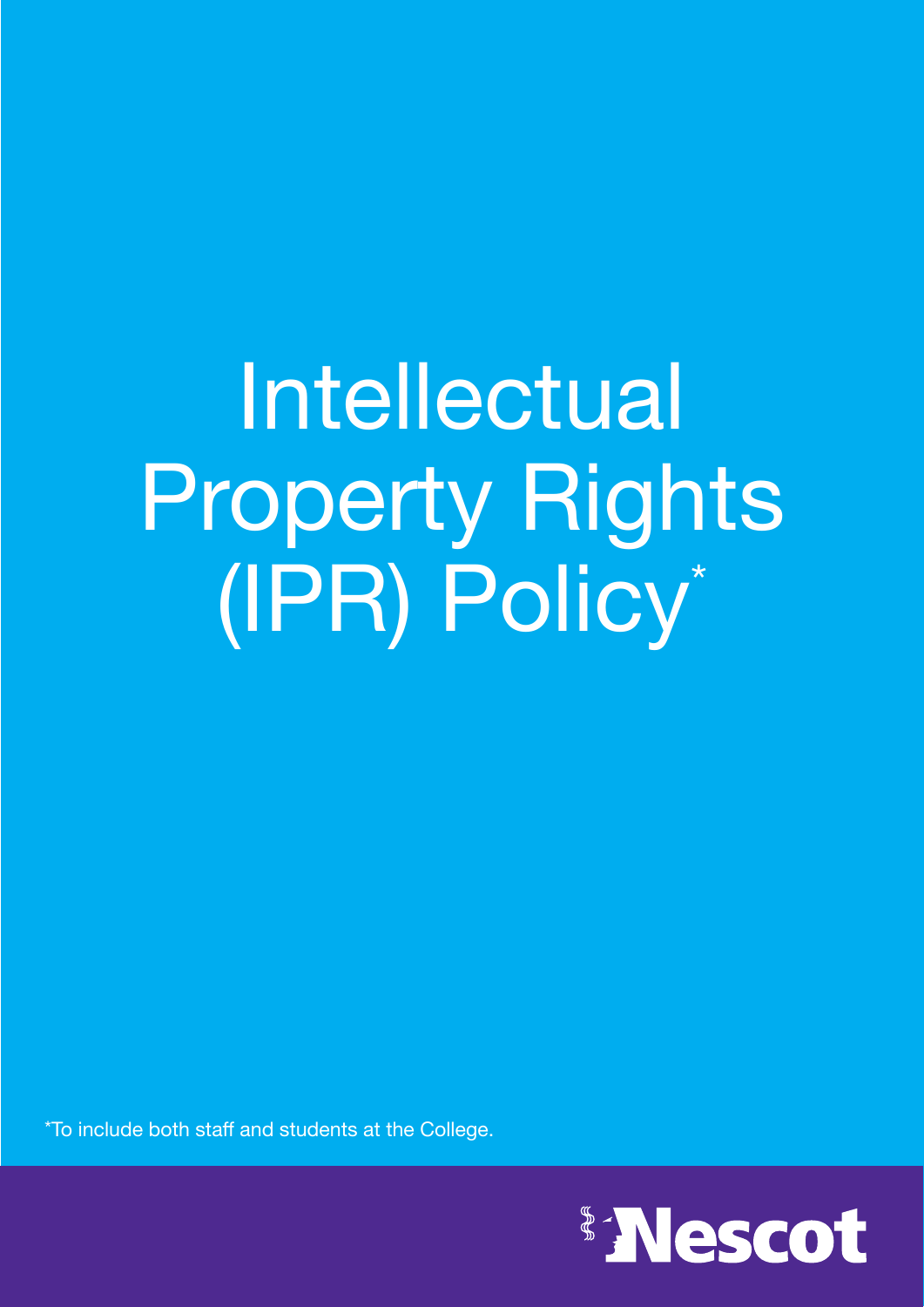# <span id="page-1-0"></span>**INTELLECTUAL PROPERTY RIGHTS (IPR) POLICY<sup>1</sup>**

| Version/ Change         | 2                                       |
|-------------------------|-----------------------------------------|
| History                 |                                         |
| Originator:             | Academic Registrar                      |
| <b>Equality Impact</b>  |                                         |
| Assessed:               |                                         |
| Approved by:            | <b>SMT</b>                              |
| Date Approved:          | 24/08/2017                              |
| <b>Review Interval:</b> | 3 years                                 |
| <b>Review Date</b>      | 24/08/2023                              |
| Audience:               | Students, Applicants, Staff & Governors |
| Entered on SP           | J.Snellock 03/.8/2021                   |
| Uploaded to website     | Marketing 03/08/2021                    |

<sup>1</sup> To include both staff and students at the College.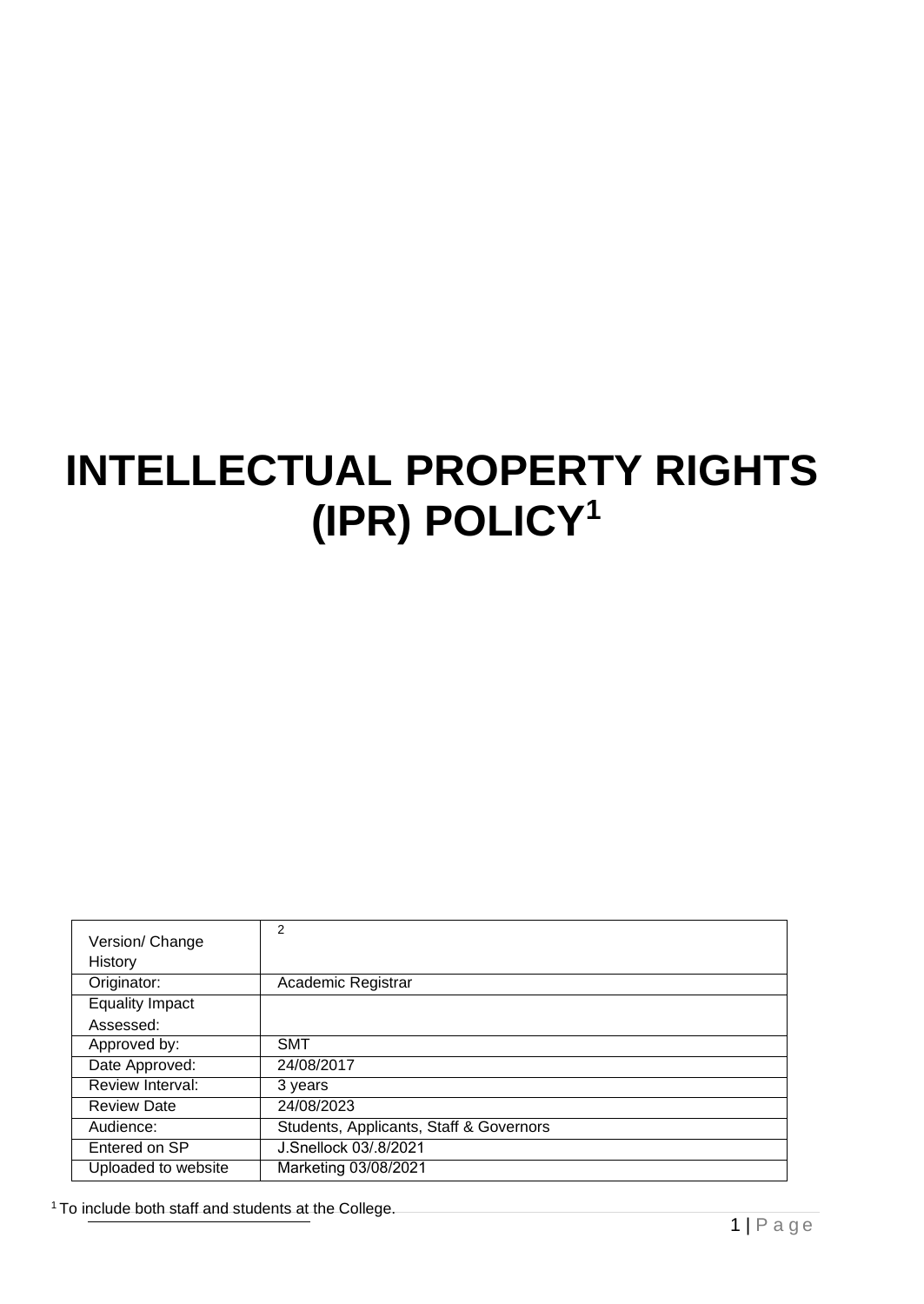# Contents

| 1.0 |  |  |
|-----|--|--|
|     |  |  |
| 3.0 |  |  |
| 4.0 |  |  |
| 5.0 |  |  |
| 6.0 |  |  |
| 7.0 |  |  |
|     |  |  |
| 23  |  |  |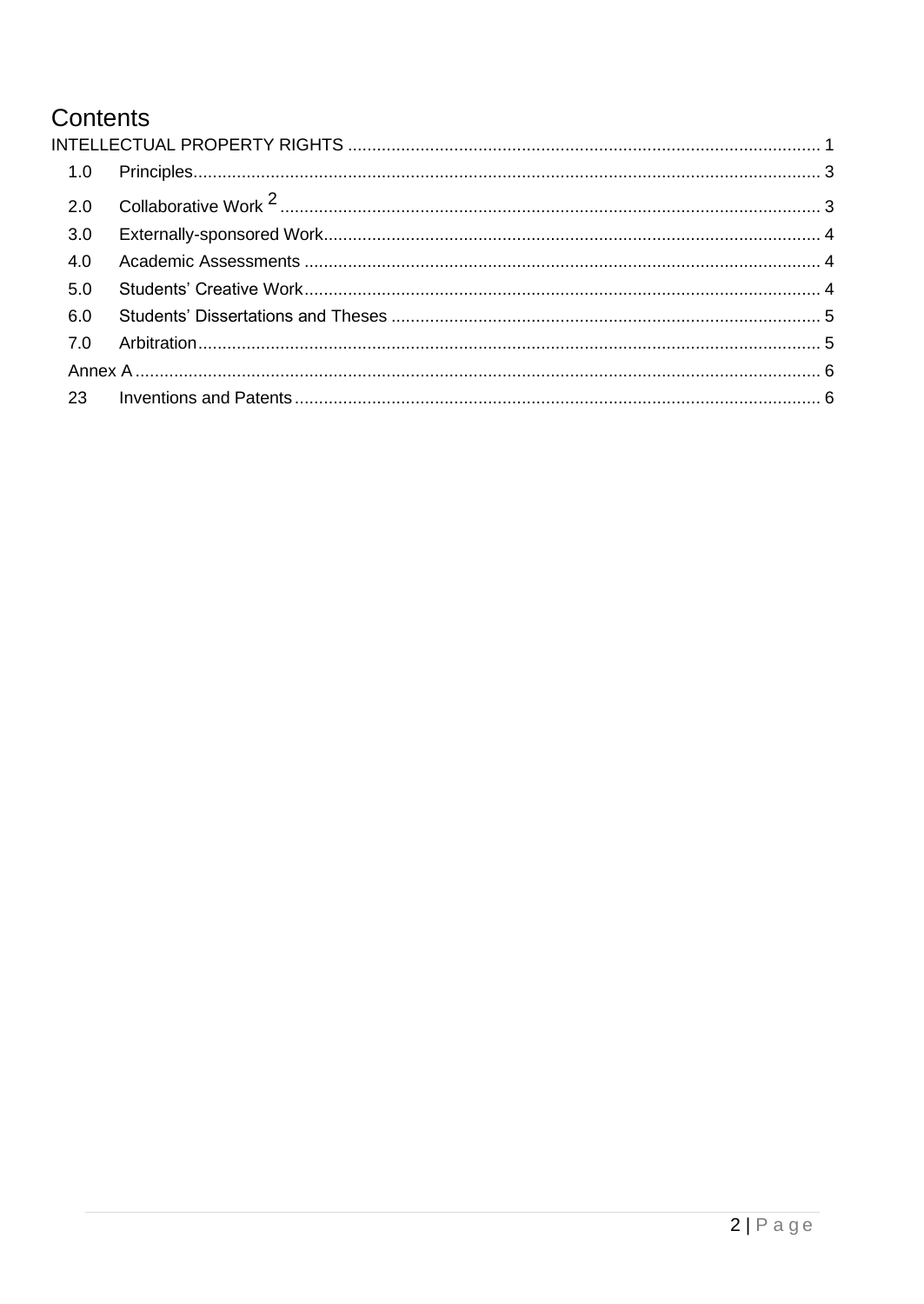This Policy provides guidance for both staff and students on Nescot's position relating to Intellectual Property Rights (IPR). 'Intellectual Property' includes patents, copyright, database rights, rights in respect of confidential information, physical property rights in materials, applications for any of the above and similar property and rights in any other country of the world.

#### <span id="page-3-0"></span>**1.0 Principles**

- a. The College considers the development of Intellectual Property to be a collaborative event, the benefits of which should beshared.
- b. The College recognises the student as the owner of any IPR s/he produces while registered as a student at Nescot, but in some circumstances (such as in the case of dissertations, projects and contributions made as a joint inventor in an invention in which the College has an interest, or if a Sponsor or provider of a placement opportunity has stipulated that all rights must be transferred to it) the College will require a student to assign all of his or her rights.
- c. Principle b) may be subject to variation in the case of collaborative or externally sponsored work e.g., charities, or other exceptional circumstances.
- d. Staff employed at the College are subject to contractual obligations in relation to IPR. These are described in their contracts of employment, the relevant clauses of which are set out in **Annex A.**

## <span id="page-3-1"></span>**2.0 Collaborative Work <sup>2</sup>**

- a. In the case of a student project that derives from the IP of an individual academic members of staff or involves substantial collaboration with a group of academic staff, the College will retain the IPR arising during or from the project to ensure it is able to benefit from the exploitation of commercial opportunities, in which case the student will be required to assign any IPR to the College. Assignment will be required at the onset of the student project.
- b. All students involved with projects linked to specialist commercial platforms such as the *N e x G e n* development platform will be required to assign the IPR at the onset of the project.
- c. In return for an assignment, the College shall give the student a share of any net income arising from the commercial exploitation of any patent arising from their research (alone or with others) on the same basis as Staff (providing the organisation funding their research does not have a prior claim to the IPR).

<sup>2</sup>i.e., student projects, research undertaken with internal/external partners.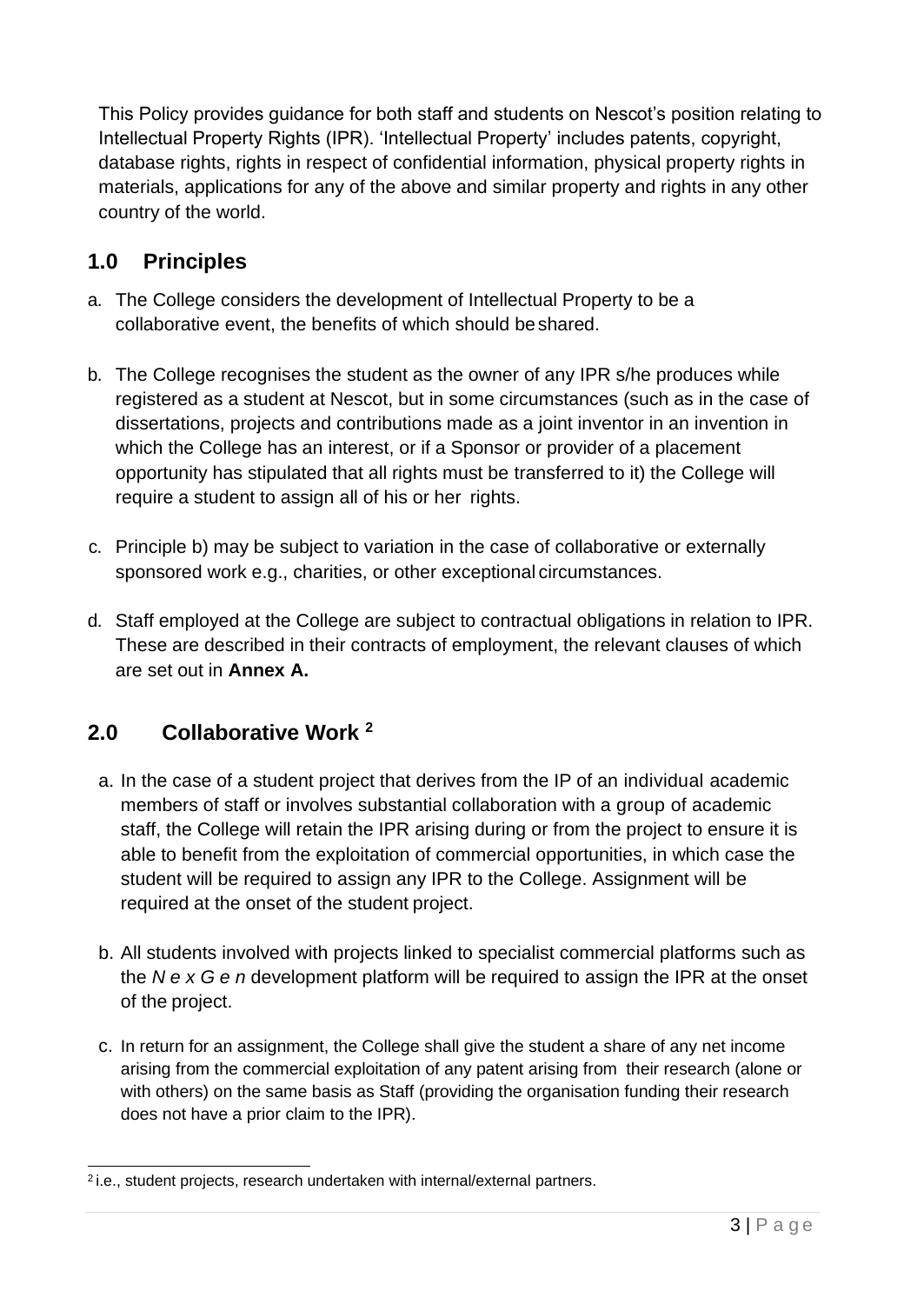#### <span id="page-4-0"></span>**3.0 Externally sponsored Work**

IPR originating from a sponsored project is covered in the terms of the contract between the College and the Sponsor. Students must be informed of the terms of that contract by the project supervisor before the project begins.

#### <span id="page-4-1"></span>**4.0 Academic Assessments**

- a. The College retains the right to make and may authorise third parties to make copies (electronically or otherwise) of work submitted by students for assessment but only for the following purposes:
	- i. Assessment (including moderation) of a student's work;or
	- ii. Quality Assurance by an appropriate body of the College's teaching, marking and moderating processes; or
	- iii. Comparison with databases of earlier answers or works to confirm the work is original; or
	- iv. To add to databases of works used to ensure that future works submitted to the College do not contain content from that student's work,
	- b. The College will only take and retain the number of copies necessary for the above purposes. The College will ensure that no personal data is made available in respect of purposes described in a. ii-ivabove.

#### <span id="page-4-2"></span>**5.0 Students' Creative Work**

The College claims the following rights in relation to students' creative work produced while they are registered at Nescot: -

- a. To reproduce, without fee, artistic works for educational and promotional use, including databases, websites, academic publications, exhibition catalogues, leaflets, prospectuses.
- b. To borrow, for a reasonable period of time, the material element of any works produced by students and/or a suitable reproduction of these works in publications by the College and its staff, and/or purposes of showing these works to professional statutory bodies for the validation of appropriate degree programmes.
- c. For the avoidance of doubt, the copyright of such artistic works shall remain with the student and any reproduction by the College intended for commercial purposes will be subject to an individual licence to be negotiated with the student and subject to the College's revenue sharing arrangements.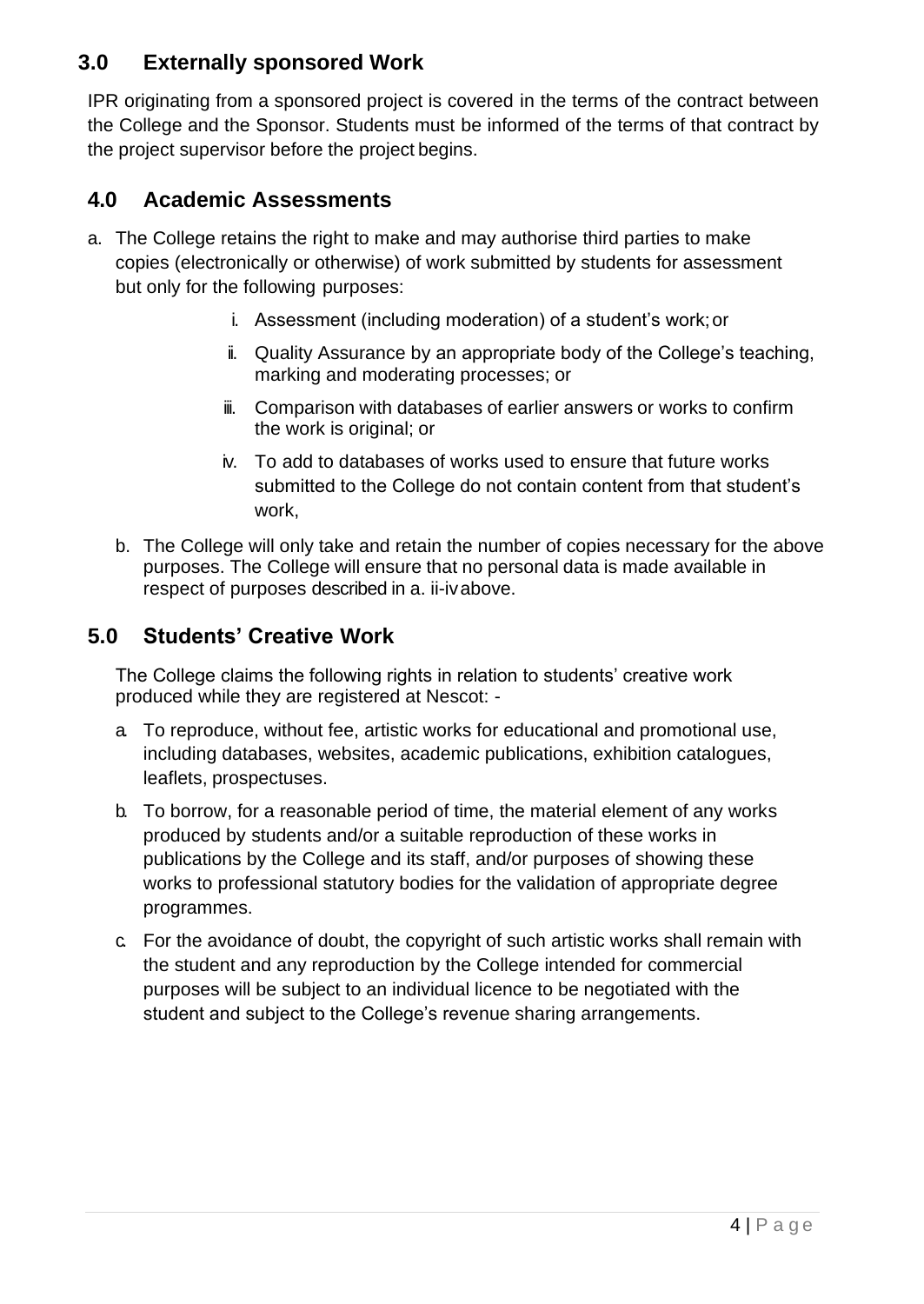#### <span id="page-5-0"></span>**6.0 Students' Dissertations and Theses**

Subject to a specific agreement to the contrary (for example, if a Sponsor requires ownership such as copyright), copyright in dissertations and theses shall belong to the Student. However, special attention should be given to the confidential nature of any research results and (especially if patentable Inventions have been made in the course of the work) special provisions may be required to protect the confidentiality  $of: -$ 

- a. the results (and the patentability of the Invention), which may limit the Student's right to publish.
- b. If conditions are attached to the grant or other funding under which the work was sponsored, these must be strictly complied with.
- c. Unless a Student specifically requests to the contrary, the College will have the right to digitise and make public dissertations and theses. This will be controlled by the College in accordance with its normal academic practice.

#### <span id="page-5-1"></span>**7.0 Arbitration**

- a. In the event of a dispute, the Student can appeal. The Student should put his/her appeal in writing and send it to the Deputy Principal within 28 days of the disputed issue being identified.
- b. For the avoidance of doubt, terms concerning disputes are exhaustively set out in this Policy. Any disputes will be dealt with under this Policy and are not covered by the Student Complaints Policy

**This Policy forms part of the College Regulations and is binding upon students as a condition of enrolment at the College. The College reserves the right to modify or add to this policy at any time, although any such modifications or additions will not affect any Intellectual Property that has come into existence prior to the date of the modification or addition.**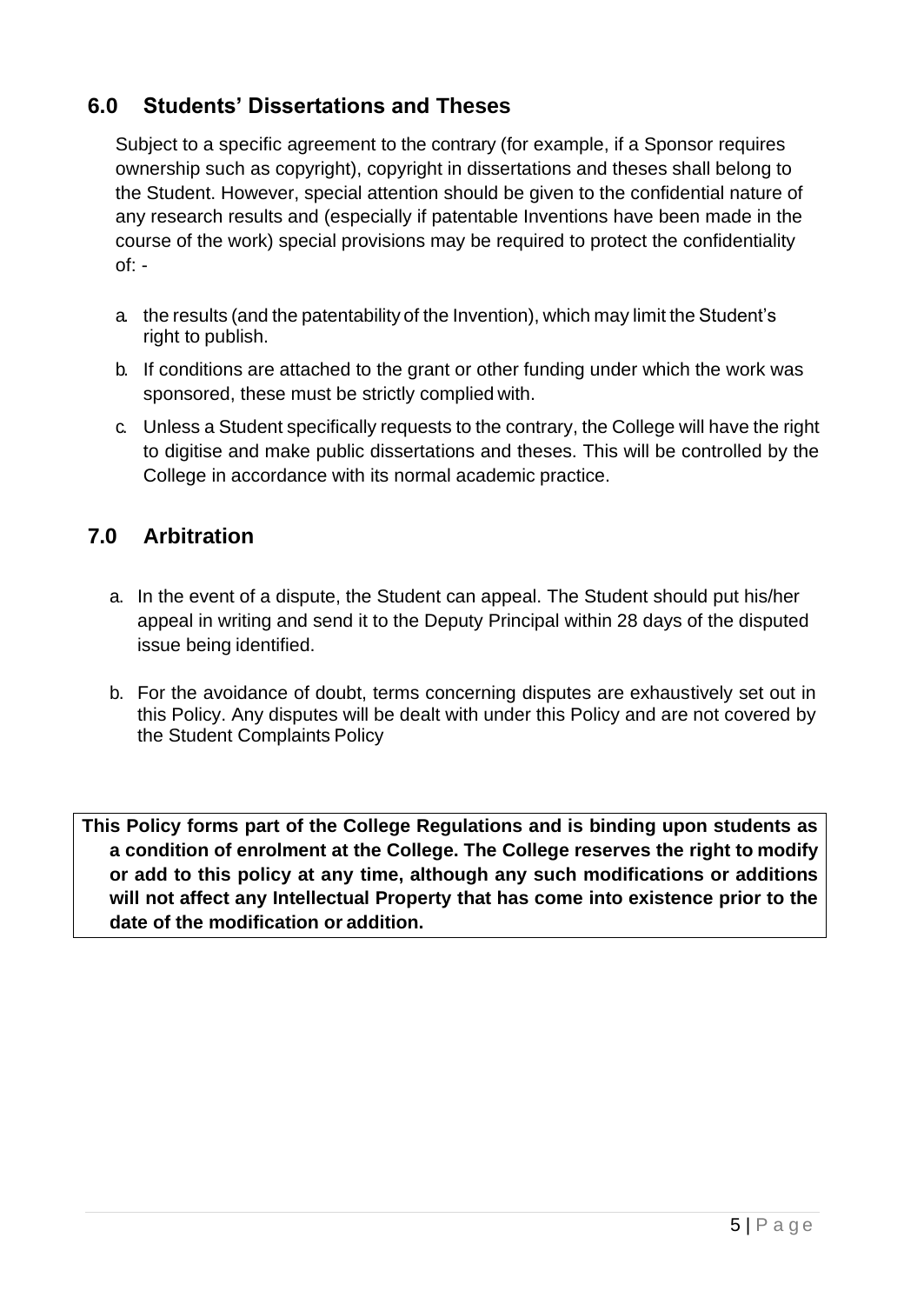#### <span id="page-6-0"></span>**Annex A**

## **Extract from NESCOT Staff Contracts of Employment (August 2017)**

#### **Copyright**

- 1. Subject to clauses 22.2 and 22.3 below, the copyright in all records and documents made by you in the course of your employment shall belong to theCorporation.
- 2. For the avoidance of doubt, the copyright in course materials produced by you for the purposes of a course run by the Corporation shall belong to theCorporation.
- 3. The copyright in any work or design compiled, edited or otherwise brought into existence by you as a scholarly work for the purposes of furthering your professional career shall belong to you; `scholarly work' includes items such as books, contributions to books, articles and conference papers, and shall be construed in the light of the common understanding of the phrase in further and highereducation.

#### <span id="page-6-1"></span>**Inventions and Patents**

- 1. The provisions of sections 39 to 42 of the Patents Act 1977 ("the Patents Act") relating to the ownership of employee inventions and the compensation of employees for certain inventions respectively are acknowledged by the Corporation and by you.
- 2. You agree that, by virtue of the nature of your duties and the responsibilities arising from them, you have a special obligation to further the interests of the Corporation within the meaning of section 39(1)(b) of the Patents Act.
- 3. Any invention, development, process, plan, design, formula, specification, program or other matter or work whatsoever (collectively "the Inventions") made, developed or discovered by you, either alone or in concert, whilst you are employed by the Corporation shall forthwith be disclosed to the Corporation and, subject to section 39 of the Patents Act, shall belong to and be the absolute property of the Corporation or such College Company as it may designate.
- 4. You shall at the request and cost of the Corporation (and notwithstanding the termination of your employment, howsoever arising) sign and execute all such documents and do all such acts as the Corporation may reasonably require:
	- a. to apply for and obtain in the sole name of the Corporation alone (unless the Corporation otherwise directs) patent, registered design, or other protection of any nature whatsoever in respect of the Inventions in any country throughout